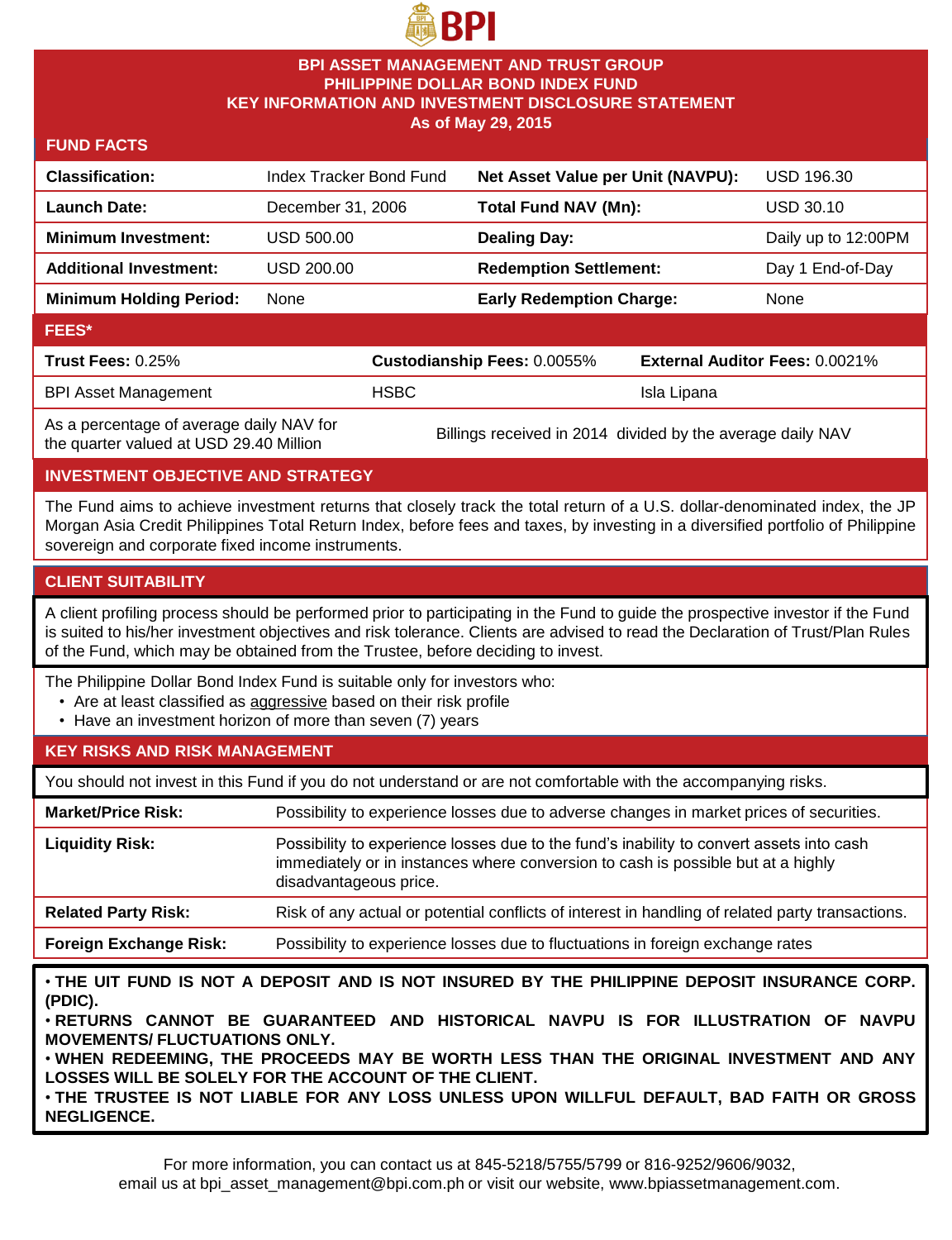## **FUND PERFORMANCE AND STATISTICS AS OF MAY 29, 2015**

(Purely for reference purposes and is not a guarantee of future results)

**NAVPU GRAPH**



| <b>CUMULATIVE PERFORMANCE (%) 1</b>    |         |       |         |       |       |                   |
|----------------------------------------|---------|-------|---------|-------|-------|-------------------|
|                                        | 1 mo    | 3 mo  | 6 mo    | 1YR   | 3YRS  | S.I. <sup>4</sup> |
| <b>Fund</b>                            | $-0.23$ | 1.32  | 4.26    | 7.49  | 20.93 | 96.30             |
| <b>Benchmark</b>                       | $-0.20$ | 1.44  | 4.72    | 8.13  | 22.37 | 102.47            |
| <b>ANNUALIZED PERFORMANCE (%) 1</b>    |         |       |         |       |       |                   |
|                                        | 1YR     | 2YRS  | 3YRS    | 4YRS  | 5YRS  | S.I.              |
| <b>Fund</b>                            | 7.49    | 6.04  | 6.54    | 7.92  | 8.30  | 8.35              |
| <b>Benchmark</b>                       | 8.13    | 6.53  | 6.96    | 8.28  | 8.79  | 8.75              |
| <b>CALENDAR YEAR PERFORMANCE (%) 1</b> |         |       |         |       |       |                   |
|                                        | YTD     | 2014  | 2013    | 2012  | 2011  | 2010              |
| <b>Fund</b>                            | 3.85    | 10.75 | $-5.23$ | 15.09 | 9.91  | 13.40             |
| <b>Benchmark</b>                       | 3.97    | 11.47 | $-5.10$ | 15.79 | 10.44 | 13.78             |

| <b>NAVPU over the past 12 months</b>      |          |
|-------------------------------------------|----------|
| Highest                                   | 197.21   |
| Lowest                                    | 180.00   |
| <b>STATISTICS</b>                         |          |
| <b>Weighted Ave Duration (Yrs)</b>        | 7.40     |
| Volatility, Past 5 Years (%) <sup>2</sup> | 4.84     |
| Port. Weighted Yield to Maturity (%)      | 3.33     |
| <b>Current Number of Holdings</b>         | 52       |
| Tracking Error (3-Yr) <sup>4</sup>        | 1.05     |
| Average Credit Rating (Moody's/S&P)       | Baa2/BBB |

### <sup>1</sup>Returns are net of fees.

<sup>2</sup>Since Inception as an Investment Management Arrangement (IMA) on April 26, 2005

<sup>3</sup>Measures the degree to which the Fund fluctuates vis-à-vis its average return over a period of time.

<sup>4</sup>Measure of deviation between the Fund's return and benchmark returns. A lower number means the Fund's return is closely aligned with the benchmark.

\*Declaration of Trust is available upon request through branch of account.

| <b>Allocation</b><br>% of Fund |       |  |  |  |  |
|--------------------------------|-------|--|--|--|--|
| Government                     | 65.91 |  |  |  |  |
| Corporates                     | 29.82 |  |  |  |  |
| Cash and Other Receivables     | 4.26  |  |  |  |  |
| <b>Maturity Profile</b>        |       |  |  |  |  |
| Cash and Less than 1 Year      | 5.70  |  |  |  |  |
| Between 1 and 3 Years          | 8.63  |  |  |  |  |
| Between 3 and 5 Years          | 16.77 |  |  |  |  |
| Between 5 and 7 Years          | 5.54  |  |  |  |  |
| Between 7 and 10 Years         | 20.55 |  |  |  |  |
| More than 10 Years             | 42.23 |  |  |  |  |

#### **TOP TEN HOLDINGS**

| <b>Name</b>                             | % of Fund |
|-----------------------------------------|-----------|
| Republic of the Phils. Bonds 2/2/2030   | 9.26      |
| Republic of the Phils. Bonds 10/23/2034 | 8.52      |
| Republic of the Phils. Bonds 1/14/2031  | 8.15      |
| Republic of the Phils. Bonds 3/16/2025  | 6.91      |
| Republic of the Phils. Bonds 1/15/2032  | 4.99      |
| Republic of the Phils. Bonds 1/20/2040  | 4.52      |
| Republic of the Phils. Bonds 1/13/2037  | 4.17      |
| Republic of the Phils. Bonds 6/17/2019  | 3.27      |
| Republic of the Phils. Bonds 3/30/2026  | 3.22      |
| Republic of the Phils. Bonds 1/15/2021  | 3.18      |

### **RELATED PARTY TRANSACTIONS\***

The Fund has investments and trade transactions with Bank of the Philippine Islands, its subsidiaries and related parties:

Bank of the Philippine Islands – USD680,000 First Gen Corporation – USD211,404 International Container Services, Inc. – USD715,082 Petron Corporation – USD528,125 Philippine Long Distance Telephone Company – USD132,831

Investments in the said outlets were approved by the Trust Committee. Likewise, all related party transactions are conducted on an arm's length and best execution basis and within established limits.